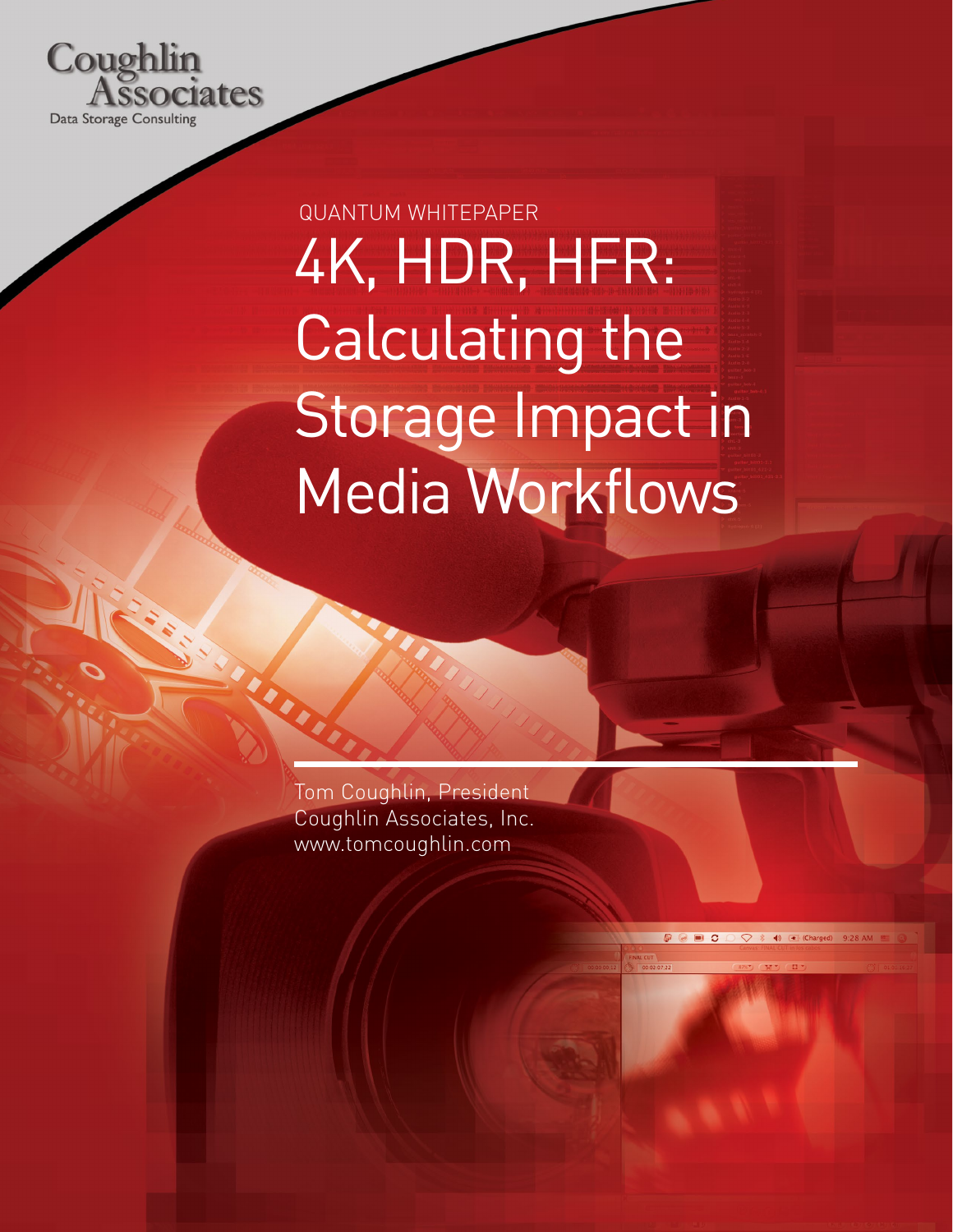# **CONTENTS**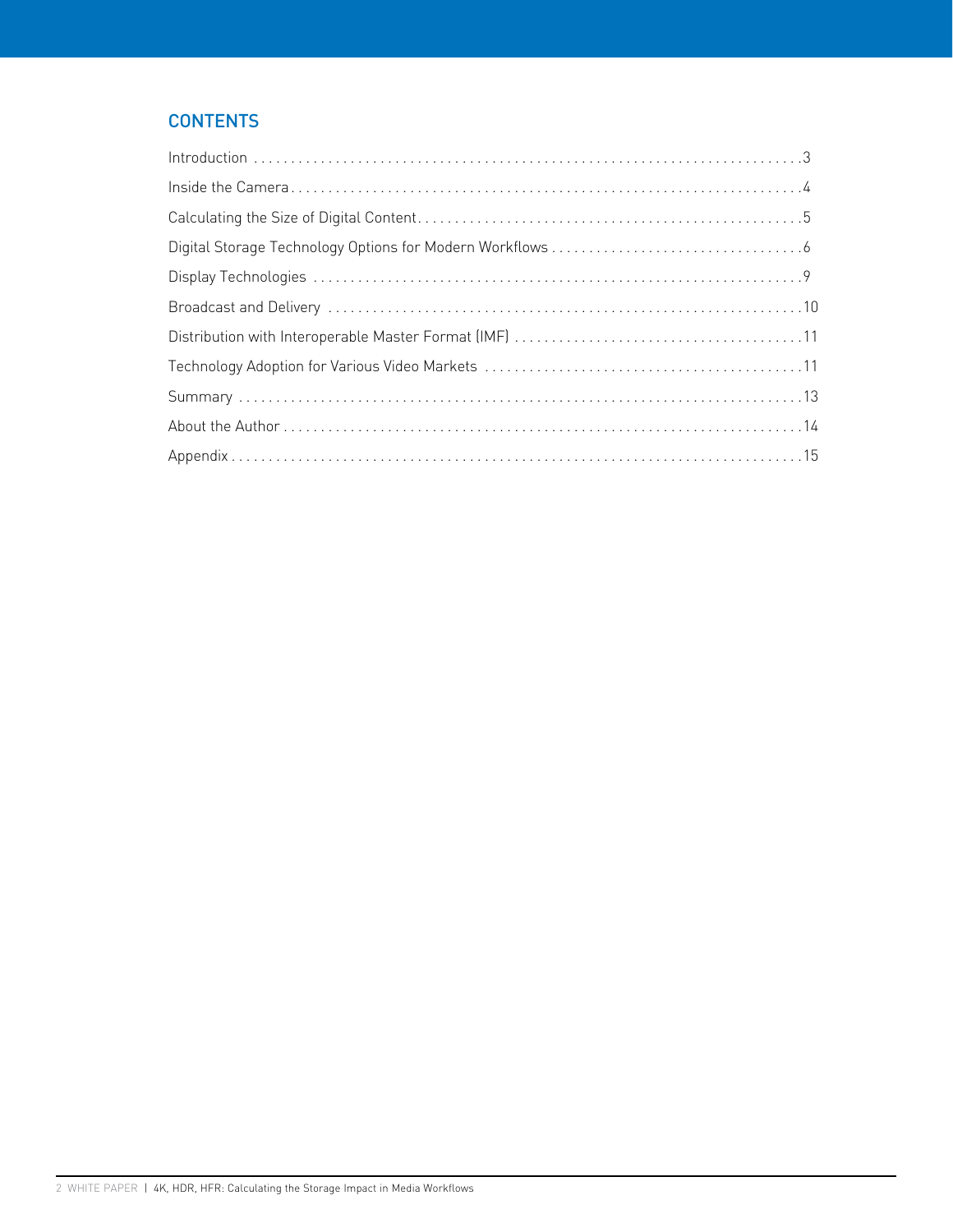# INTRODUCTION

Technology trends are driving an evolution of modern media workflows, including higherresolution imagery, higher frame rates, higher dynamic range, wider color gamut, and simply more cameras per shoot. Their impact on the digital storage required to capture, process, distribute, and archive this richer digital video content is significant. Today, a single large Hollywood production may shoot 100 hours or more of footage. Productions embracing these advanced technologies generate more, requiring capacities like these:

- The David Fincher film, *Gone Girl,* generated about 500 hours of raw footage during its multi-camera 6K (4:1) Red Dragon production, the equivalent of about 261TB of storage.
- Back in 2009, James Cameron's *Avatar* was hailed as the first movie to break 1PB of total video production content. Five years later in 2014, *The Amazing Spider Man 2* required 2.4PB of storage to scan from film to  $4K<sup>1</sup>$ .

Larger productions are coming and future workflows managing hundreds of petabytes of content are expected in the next ten years.

Leading the trend is higher-resolution content, with 4K becoming commonplace and early work beginning with 8K content. Another trend is higher frame rates with displays at 48 or 60 frames per second (fps) and 4K capture up to 120 fps or higher in specialty cameras designed for slow-motion capture. Cameras and display devices are sporting higher dynamic range and an expanded color space, providing content that looks even more lifelike.

Meanwhile, the TV and display world has moved to 4K, placing pressure on content delivery systems for higher-quality images, particularly with higher-dynamic-range content. Compression reduces the size of the original content so it is easier to distribute to consumers. The development of higher content compression technologies such as HEVC (requiring much more intense encoding processing) is a key enabler of delivering 4K content to consumers. Yet compression does nothing to relieve the pressure on production crews to capture as many high-quality pixels as possible.

With the rise of smaller professional cameras, including GoPro and similar devices, multicamera projects are quite common. Capturing content from multiple cameras is a driving force for the creation of modern virtual reality content, and it also provides raw data that can be processed and used to create perspectives from anywhere within the field of view of a group of synchronized cameras focused on a scene (often called free viewpoint video).

All of these trends are driving the need for greater processing power, higher network and storage performance, and much more digital storage capacity to support the workflows that process this content.

In this whitepaper, we will explore the quality and size of original-captured video content for sports, film, episodic, and animation content. We will look at how this changes production, post-production, distribution, and display of finished work. We will provide a formula for calculating the size of frames with different resolution, dynamic range and

<sup>1</sup> *The Amazing Spiderman's 2.4 PB of 4k Scans,* http://www.definitionmagazine.com/journal/2014/6/11/the-amazing-spidermans-24-petabytes-of-4k-scans.html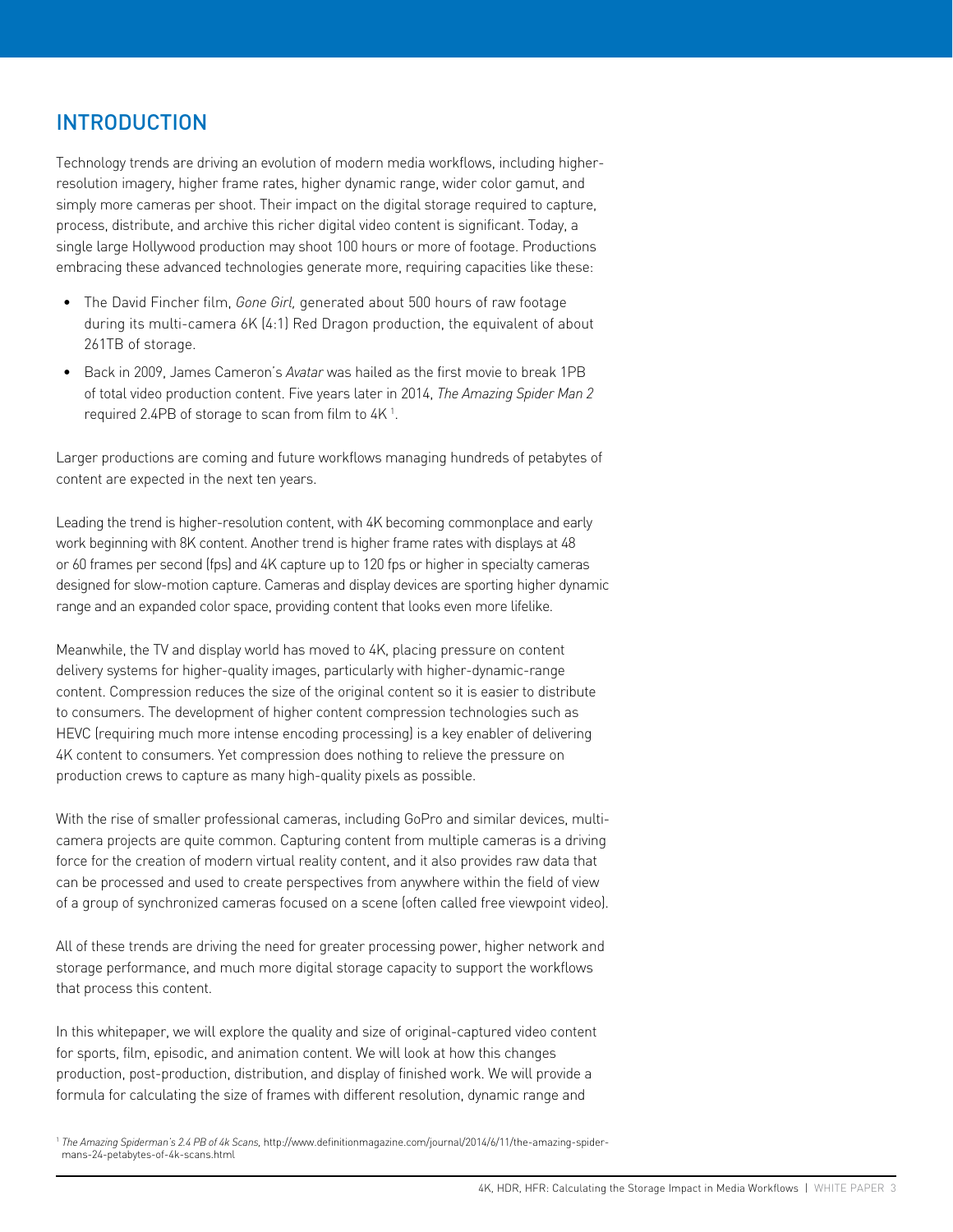color gamut, and frame rate so you will know how much digital storage is required for an hour of content. We will compare that calculation with actual camera recording formats. We will also talk about the storage devices and architectures that support various parts of the workflow to provide the required storage capacity, performance, and cost basis.

# INSIDE THE CAMERA

Media professionals generally use the highest-quality cameras that they can afford for their content capture: the highest resolution, the best colors, and greatest dynamic range to support the rest of the video workflow. What is not captured by the camera cannot easily be added to content later. Directors may occasionally use less-expensive, lower-quality cameras to create useful artistic effects, to capture otherwise hard-to-get perspectives, or to provide inexpensive ways to create stereoscopic or free viewpoint video. *Generally, the captured content is the richest content in the entire workflow and therefore requires the highest storage capacity per hour of content.*

The richness of an image is determined by many characteristics.

### Resolution

Resolution refers to the number of pixels per image. The greater the number of pixels, the finer the details available in the image and the more immersive the resulting content. The image resolution required for that sense of immersion is a function of the size of the display screen and the distance of the viewer from that screen. *In order to future-proof their content, many modern video professionals shoot their content at the highest resolution that they can afford.*

#### Computer-Generated Content

Like camera footage, animation and CGI content is also rendered at the highest resolution possible. As the price of processing comes down, some effects can be rendered in real time during the editing process. *Regardless of whether content is captured or created, it will always be at the highest quality possible.*

#### High Frame Rate

Most professional cameras today have frame rates of up to 120 fps for 4K, with some specialized cameras designed for slow-motion video capturing content at thousands of frames per second. Frame rate's impact on storage is so great that some cameras trade off the resolution (number of pixels per frame) with frame rate. *The additional storage capacity required for higher frame rates is linear. For example, doubling the frame rate from 60 fps to 120 fps will double the storage.*

#### High Dynamic Range

Professional video cameras generally have a High Dynamic Range (HDR) and thus can show great levels of detail across very dim and very bright areas of a frame. Cameras with the greatest dynamic range have the most sensitive light sensors or may combine multiple frames with different exposure settings of a scene to enable more details in the dark and light areas of the image. These high-end cameras have high-quality optics that are designed to capture as much light energy as possible, even from dark imaged regions. *Higher dynamic range can increase the captured content frame capacity in the camera by up to 100%. For instance, Red Camera's HDRx setting doubles the storage capacity per hour of shooting.*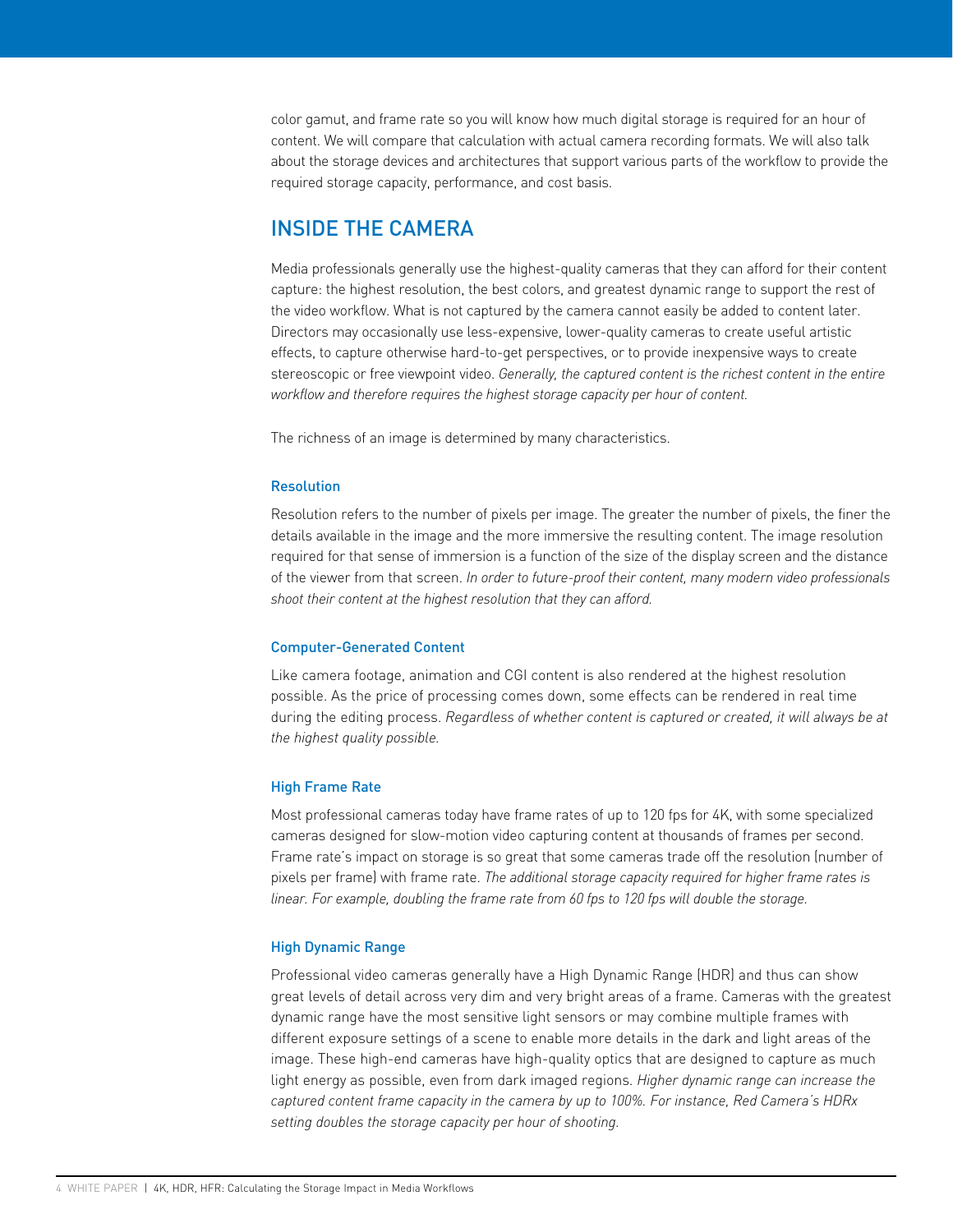## Color Depth

The color depth or bit depth is the number of bits used to indicate the color of a given pixel in a video frame buffer, or the number of bits used for each color component of a single pixel. Color depth represents how finely levels of color can be expressed, or the color precision. Generally, the greater the bit depth of pixels, the more smoothly the color of one pixel can shade to the next pixel. *Greater bit depth also adds to the overall storage capacity required for each video frame. For example, increasing the bit depth from 8 bits to the 10-bit minimum standard for Ultra HD increases the capacity required by 25%.*

### Color Gamut

The color depth is only one aspect of color representation. The other important aspect of color representation is how broad a range of colors is being expressed. This is called the color gamut. The color space recorded in a camera is usually a subset of all the colors (light frequencies) that are sensitive to the human eye (although some cameras have sensitivities at higher or lower light levels than those of the human eye).

In general, professional video cameras are sensitive to a very large color space. This is referred to as a Wide Color Gamut (WCG). The color encoding specification for the camera defines both color precision and the gamut by assigning a digital code value to a location in a color space. *Unlike color depth, which increases the number of bits per pixel, the ability of cameras to capture a wider color gamut does not inherently increase storage requirements.*

#### **Compression**

Many professional video cameras also offer RAW recording options that don't compress the content using logarithmic encoding. These RAW recordings are very different between manufacturers because of the different imaging sensors in the cameras. Modern workflows can handle encoded as well as RAW video images. RAW image output requires considerably greater capacity per hour of shooting than the logarithmic encoded content used in non-RAW formats. *The size of RAW images can be 2-3 times greater than logarithmic encoded images.*

## CALCULATING THE SIZE OF DIGITAL CONTENT

A few simple equations can be used to calculate the overall digital storage requirements for an hour of content with a given level of resolution. Given the Ultra HD-1 spec at 4K and 10-bits/pixel, these are:

Equation 4.4.1. Frame size = Width x Height x Bits/pixel x Colors

3,840 pixels x 2,160 pixels x 10 bits/pixel x 3 colors = 248Mb/frame / 8 bits/byte = 31.1MB/frame

Equation 4.4.2. Data Rate = Frame size x Frames/second

31.1MB/frame x 60 fps = 1,866MB/sec

**Equation 4.4.3.** Data in 1 Hour = Data Rate x 3600 seconds

1,866MB/sec x 3600 sec x 1024MB/GB = 6,718GB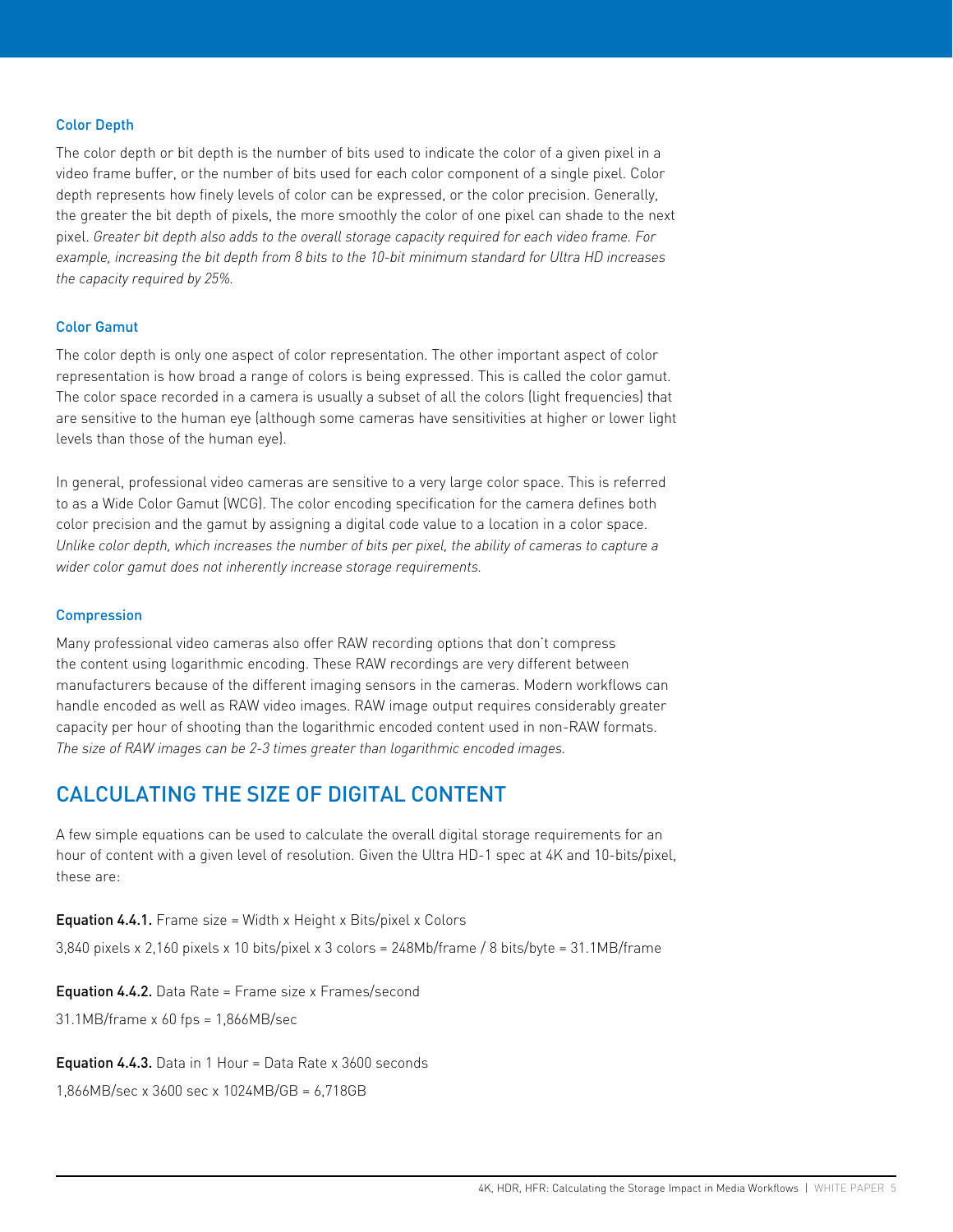Table 1 shows various representative characteristics for professional media standard formats used in content capture. Note that the actual data rate and storage capacity of working or archived content can depend upon additional parameters not discussed in detail here, such as specialized compression and color coding. A general feature of digital content is that, as the content resolution increases, the data rate and resulting capacity demand increases as well.

| abbanneb no em onna babbannpung)    |                                |                            |                      |                                      |  |  |  |
|-------------------------------------|--------------------------------|----------------------------|----------------------|--------------------------------------|--|--|--|
| Format                              | Resolution<br>(width x height) | <b>Frame Rate</b><br>(fps) | Data Rates<br>(MB/s) | <b>Storage Capacity</b><br>(GB/Hour) |  |  |  |
| <b>SDTV</b><br>$(NTSC)$ , $(8-bit)$ | 720 x 480                      | $-30$                      | 31                   | 112                                  |  |  |  |
| <b>HDTV</b><br>(1080p, 8-bit) RGB   | 1920 x 1080                    | 24                         | 149                  | 537                                  |  |  |  |
| <b>UHD-14K</b><br>$(10-bit)$ RGB    | 3840 x 2160                    | 60                         | 1,866                | 6.718                                |  |  |  |
| <b>UHD-28K</b><br>$[12-bit]$ RGB    | 7680 x 4320                    | 120                        | 17,916               | 64,497                               |  |  |  |
| Digital Cinema 2K<br>[10-bit] YUV   | 2048 x 1080                    | 24                         | 199                  | 717                                  |  |  |  |
| Digital Cinema 4K<br>[12-bit] YUV   | 4096 x 2160                    | 48                         | 1.910                | 6.880                                |  |  |  |
| Digital Cinema 8K<br>[16 bit] YUV   | 8192 x 4320                    | 120                        | 25,480               | 91,729                               |  |  |  |

*Table 1. Example Resolution, Data Rates and Storage Capacity Required for Professional Media Content (assumes no chroma subsampling) 2*

Note that 8K content, whether UHD-2 or Digital Cinema format, produces significantly larger files than 4K or 2K (HD). Digital Cinema 8K generates 13 times larger capacity per hour than 4K and 127 times larger capacity than 2K. Despite the much greater requirements for 8K compared to 4K, there are parts of the video industry that are pioneering 8K workflows. As stated before, image capture will always take advantage of the most advanced technology to capture the best image possible.

Table 2 in the appendix shows examples of real 4K codecs being used in professional cameras. Because of different color depth, color subsampling, frame rate, compression, HDR, and many other factors, the actual 4K data rate and storage capacity vary considerably and aren't the same as in Table 1.

# DIGITAL STORAGE TECHNOLOGY OPTIONS FOR MODERN WORKFLOWS

Today's digital media workflow has many requirements and constraints. High-performance storage is needed to support capturing and editing high-resolution content, and at the same time IT budgets aren't necessarily increasing at the same rate. That makes economical storage an important element in most video workflows. As a consequence of these often-conflicting needs, many different storage technologies are often used together, including flash memory, hard disk drives, and magnetic tape.

Figure 1 represents a Digital Entertainment Content Workflow showing various aspects of the role of digital storage in the creation, distribution, and archiving of digital entertainment content.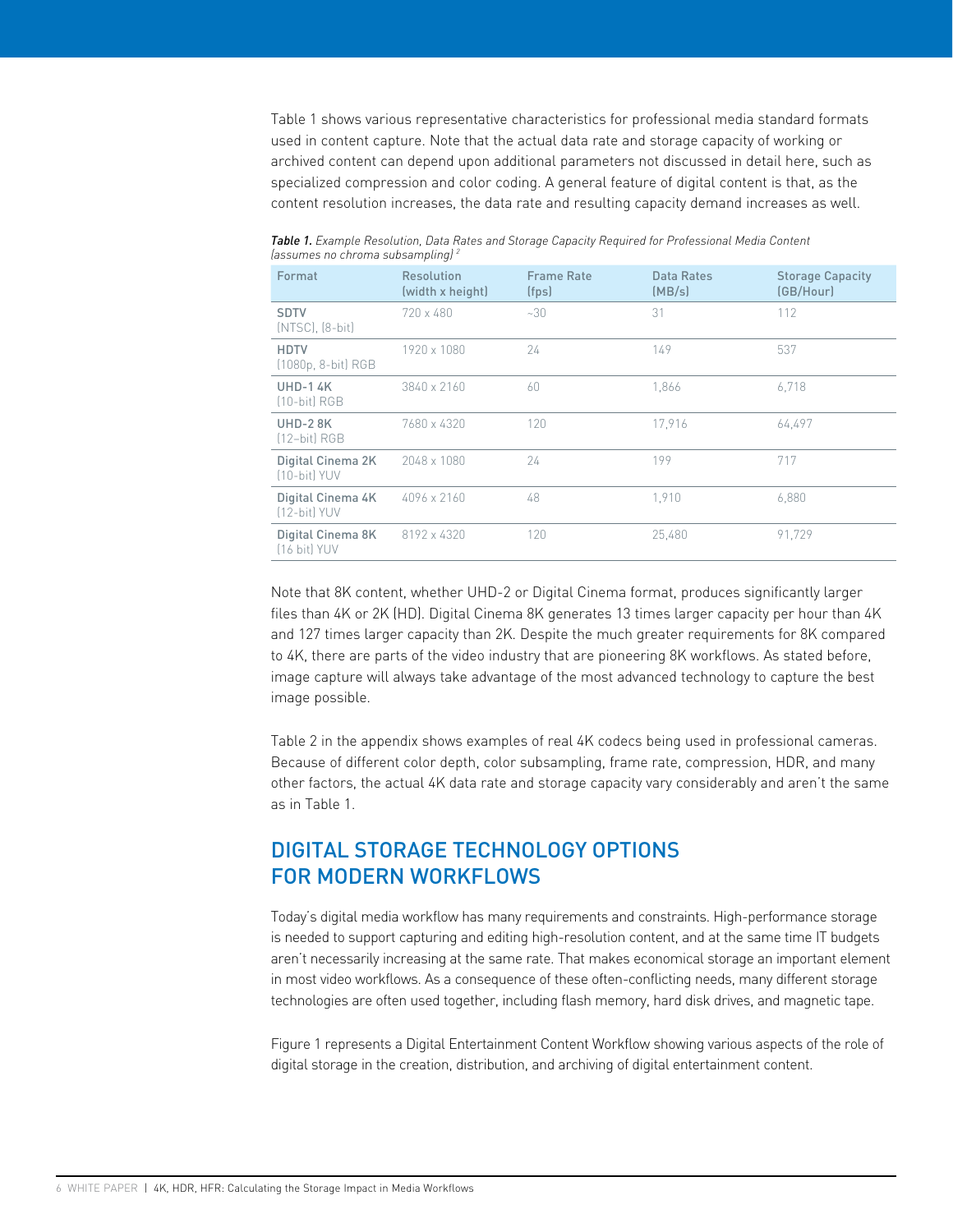#### *Figure 1: Digital Entertainment Content Workflow*



Digital storage that supports older workflows with many streams of HD content will often choke on just a few streams of 4K content. The higher frame rate of slow-motion cameras and many 4K and 8K cameras can chew up storage even faster. In addition to higher resolution, HDR, the need to ingest many content delivery formats adds to the demand on storage systems that serve these content delivery systems.

At the same time, modern workflows can be very collaborative activities, making network storage important in local facilities. Collaboration over a distance requires Internet-accessible storage systems (either private or public cloud storage). Network storage and especially cloud storage are growing parts of the total storage in media and entertainment. Figure 2 illustrates a modern video editing station showing local direct attached, network as well as cloud storage.



*Figure 2: Professional Non-Linear Editing System Schematic 2*

<sup>2</sup> *2015 Digital Storage in Media and Entertainment Report*, Coughlin Associates, http://www.tomcoughlin.com/techpapers.htm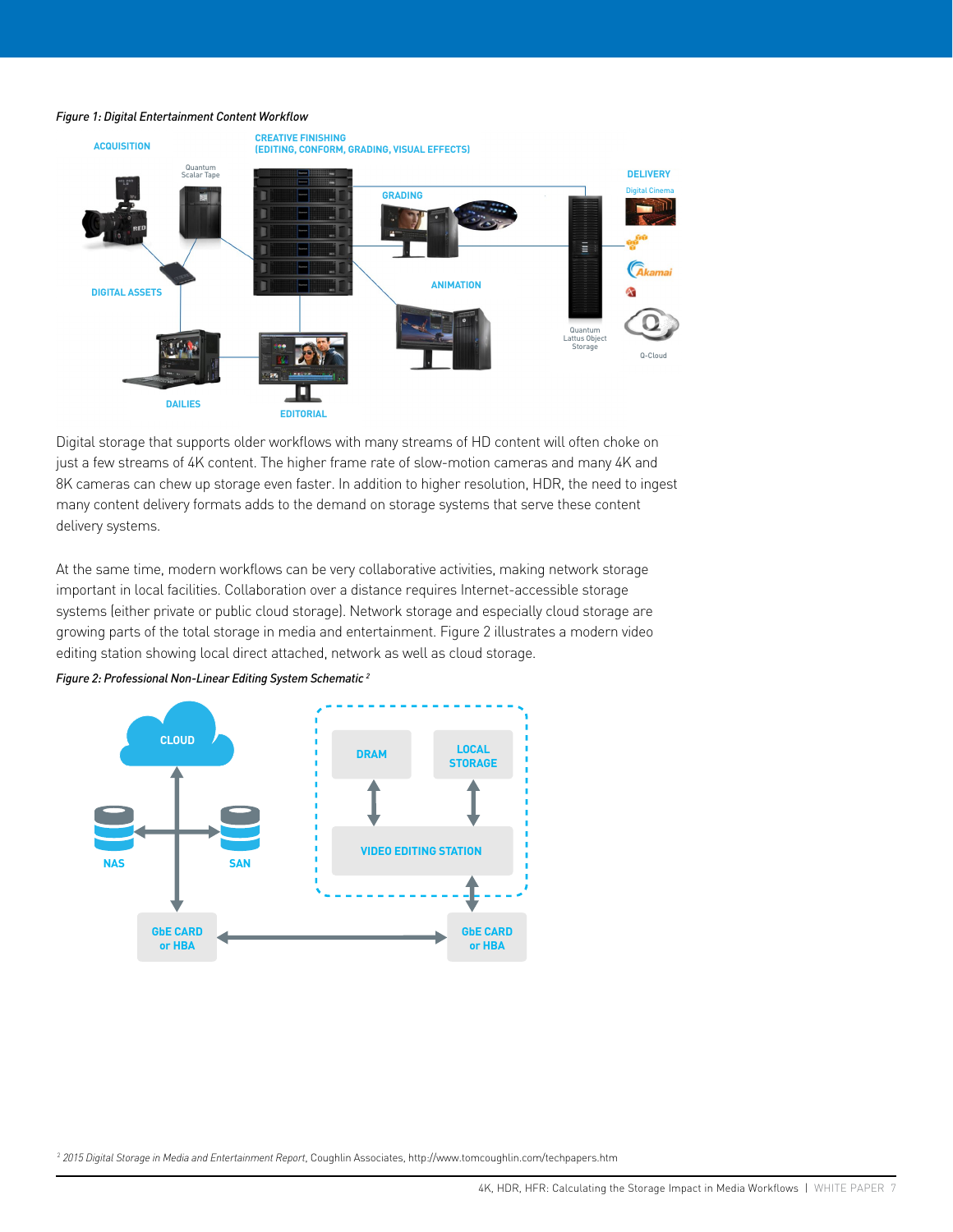### Solid-State Disks (SSDs)

In video workflows, flash memory—often SSDs—seems to be growing in popularity as a means of providing higher-performance access for work in progress. Most workflows still provide a working archive of content on HDDs that can be drawn up into the SSDs as needed to support a fast workflow. SSDs are also growing in use to provide fast content delivery to consumers, often backed by a HDDbased content library.

That said, SSDs are still very expensive. Otherwise, every facility would build their entire infrastructure from flash. Workflows have different requirements for data performance (bandwidth), access (latency), and cost (\$ per capacity unit).

### Archive

Archiving content is an important element in the long-term preservation and monetization of that content. Archiving also serves to reduce aging content from primary storage to improve capacity utilization and increase performance. Today's digital archives, whether in the cloud or in a data center, generally use hard disk drives, magnetic tape, and sometimes optical discs to store data.

#### Object-Based Content Libraries

Object-based content libraries are the basis for most private and public cloud storage infrastructures. As Figure 3 shows, archiving in the cloud is expected to be the biggest application—in terms of total storage capacity—for cloud storage in the next few years.



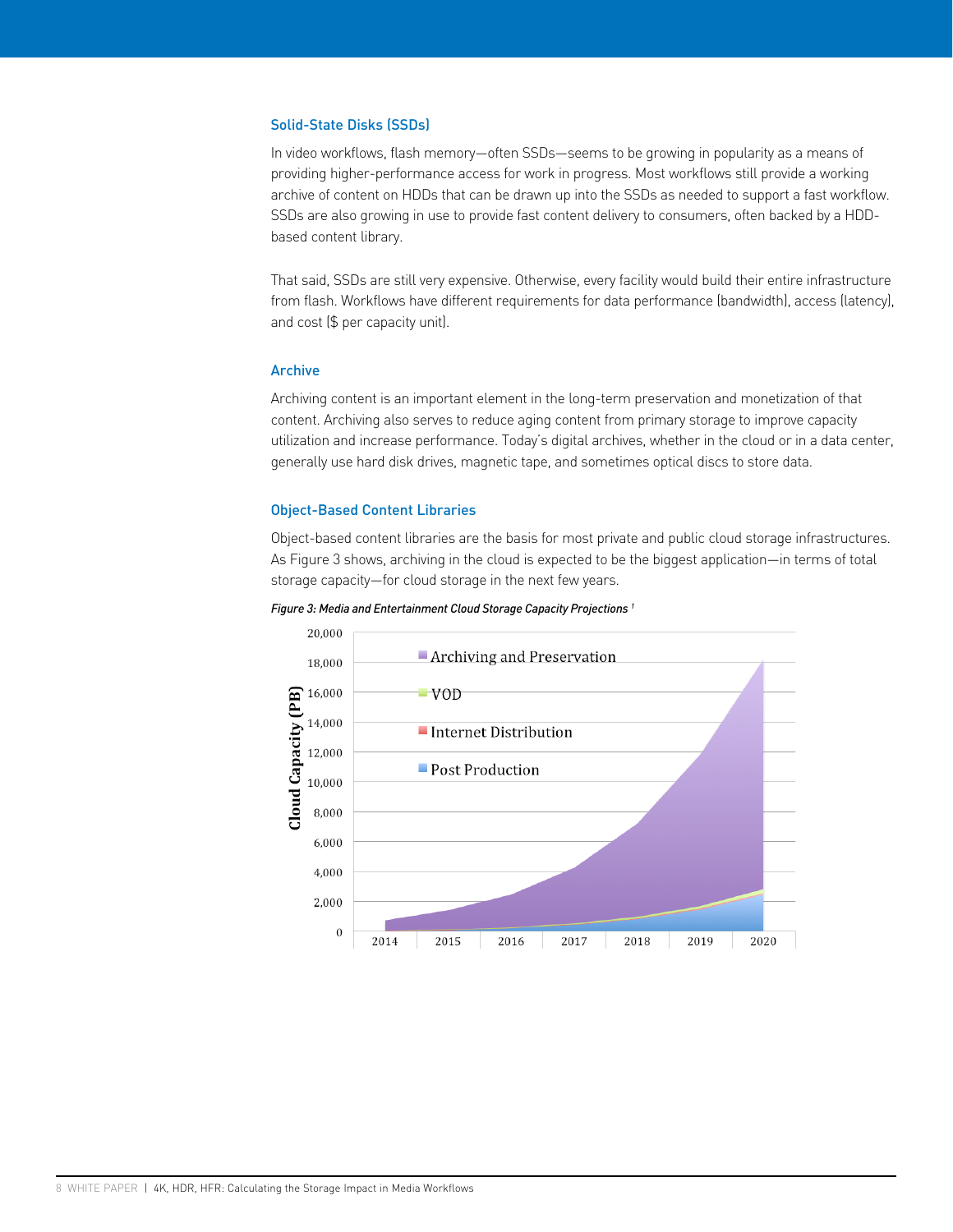### Digital Tape and Vaulting

Magnetic tape is the least expensive digital archive media. The cost of raw storage on magnetic tape is less than a penny per GB. Furthermore, magnetic tape (like optical discs) does not use any energy when sitting in a library. Thus, both the capital expense (CapEx) and operating expense (OpEx) for magnetic tape archives is very low.

While tape is inexpensive, it has a longer latency (time to retrieve the first byte) than some other storage technologies. For this reason, a magnetic tape library is often coupled with some hard disk or flash storage where archived content can be cached when it is more frequently accessed. A sophisticated asset management system can help decide which data to copy to the HDD arrays for faster access.

As a media archive grows, it must ultimately move beyond removable external drives or small tape libraries to a secure digital archive. That archive may exist at the production house or at the content owner facilities, or it may be kept in Internet-accessible Cloud Storage.

#### Asset Management

Valuable video created in a workflow should also be managed by an asset management system that captures any analytic data gathered during the production and couples it to the content. Metadata on all aspects of the digital content makes content more searchable, helping content producers find what is needed, when it is needed. This helps provide insight when the content is delivered and helps monetize this content in the future. Archiving in particular benefits most from media asset management to help production teams find and use assets in the digital library.

#### Tiered Storage Management

To help manage content throughout its lifecycle, storage management software can analyze usage patterns and use workflow-specific policies to determine the optimal location for assets. Then, assets can be automatically migrated between storage types, ideally keeping the assets transparently accessible to users and applications regardless of location.

In a modern digital media workflow, flash memory, hard disk drives, and magnetic tape provide an optimal trade-off between performance and cost. As the price of flash decreases, the total storage capacity of flash memory should increase since many parts of the media and entertainment industry value the low latency and high performance that flash-based storage provides. Although the total mix of storage technologies—whether local or in the cloud—will change with time, the total storage demand and bandwidth requirements will increase with the rapid pace of media and entertainment technology development.

## DISPLAY TECHNOLOGIES

In today's world, people watch content on many different size displays, from large theatre screens to home displays to tablets and smart phones. All these different types of displays require content that is tailored to them. Real-time transcoding of content to match the needs of a particular communication channel and different screen sizes provides important efficiencies, as these different content formats may not need to be stored long for use, but rather created more or less as needed.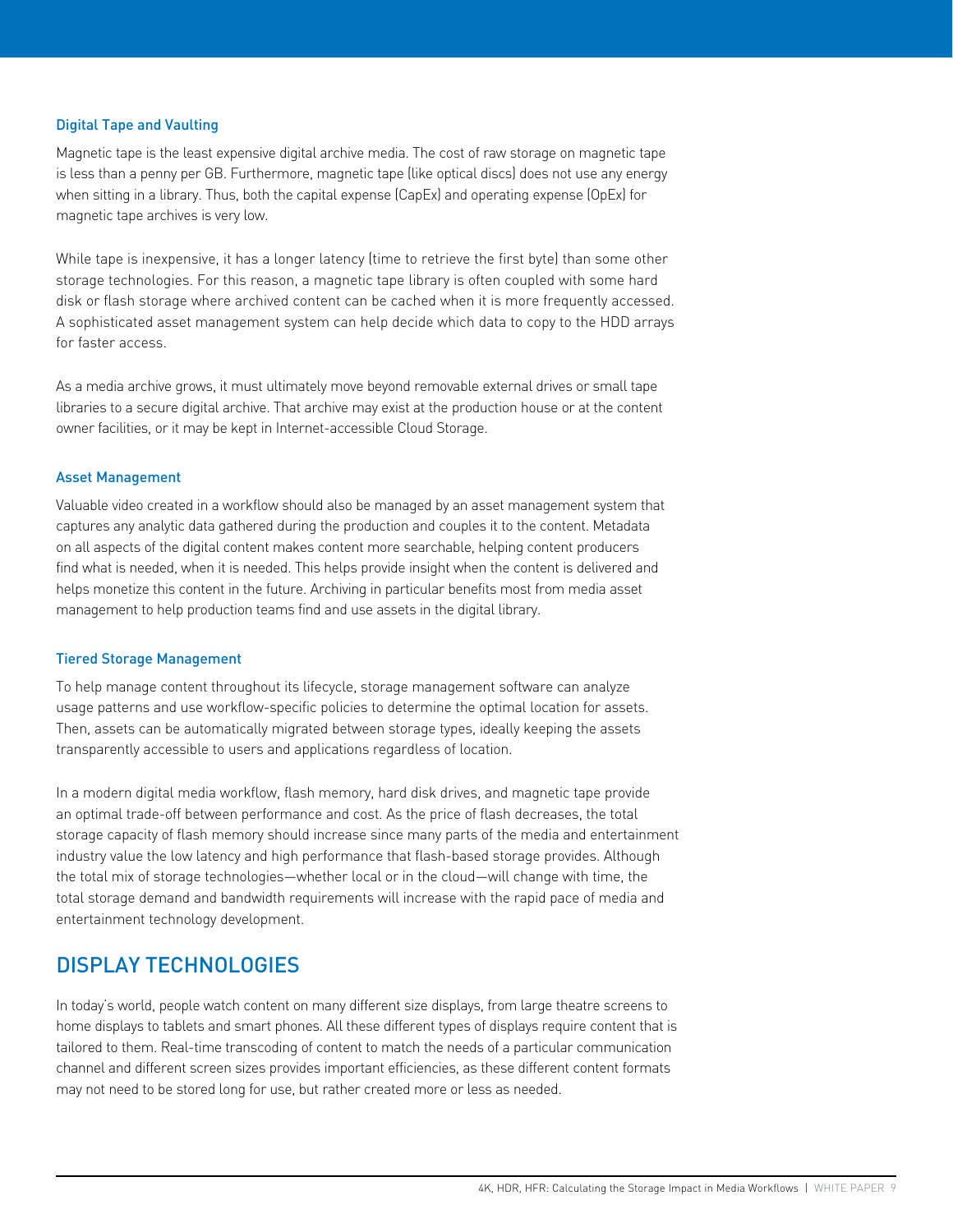As the TV and display world moves to 4K, greater storage capacity for content delivery systems will be required, particularly with higher dynamic range. Higher definition is generally most noticeable for very large screens, or where the viewer is likely to be very close to a screen. Because the eyes of computer and tablet users are generally close to their screens, some computers and tablets have 4K-resolution screens.

While resolution perception is a function of the size of the screen and the distance of the viewer, perceptions of color and high dynamic range seem to make a difference to viewers for all size screens and reasonable distances from a screen. Let's look at the way modern display devices provide colors and dynamic range.

Higher dynamic range provides a stronger contrast between the bright parts and the dark parts of the image. In an HDR display, bright white clouds can have texture like a real cloud, rather than looking like a washed out white patch. The peak brightness of an HDR television is about 1,000 nits while the peak brightness of most non-HDR TVs is about 100 nits. Thus, there is a ten-fold increase in the brightness of the highlights on the screen. As a result, HDR in video images shows more details in both bright and dark areas of the display, creating a better sense of reality and thus the illusion of being there. *HDR requires more storage capacity and thus requires more bandwidth for content distribution.*

The color gamut available for display depends upon the display device and the encoding of the color space. *Although color depth will impact the capacity requirement and bandwidth of the transmitted video, a wider color gamut generally will not.*

For these reasons, The UHD Alliance (made up of studios, consumer electronics manufacturers, content distributors, and technology companies) is incorporating HDR (SMPTE ST2084 EOTF) into the Ultra HD Premium standard for TVs with 4K resolution and an expanded color gamut (Rec 2020). TVs branded with this logo are expected to provide a much more immersive consumer experience than 4K TVs that don't have HDR and a wider color gamut (WCG).

## BROADCAST AND DELIVERY

The development of higher content compression technologies such as HEVC is a key enabler of delivering 4K content to consumers. Compression reduces the size of the original content so it is easier to distribute to consumers. Without it, very few locations could enjoy 4K without a considerable investment in communication bandwidth. However, HEVC and other distribution compression technologies in use today are lossy, and if the content is compressed too much, the effective resolution of the resulting images suffers.

However, with up-rezzing technology available in today's 4K TV displays, 2K resolution content with higher dynamic range and wide color gamut can rival the image quality of non-HDR 4K. Netflix says that delivering an HDR picture requires about 20% more bits than the equivalent non-HDR resolution. Thus, while 4K is normally delivered by about 15 Mbps, 4K HDR requires 18 Mbps. Likewise, normal 2K is delivered by 5-6 Mbps, while 2K HDR requires 8 Mbps. Compared to the original content data rates in Tables 1 and 2, this content is obviously significantly compressed.

<sup>&</sup>lt;sup>3</sup> A nit is a unit of visible-light intensity. One nit is equivalent to one candela per square meter. One candela is approximately the amount of light emitted by a common tallow candle.

<sup>4</sup> Netflix: *High Dynamic Range is 'more important' than 4K,* Sophia Curtis, *The Telegraph,* Jan. 12, 2015.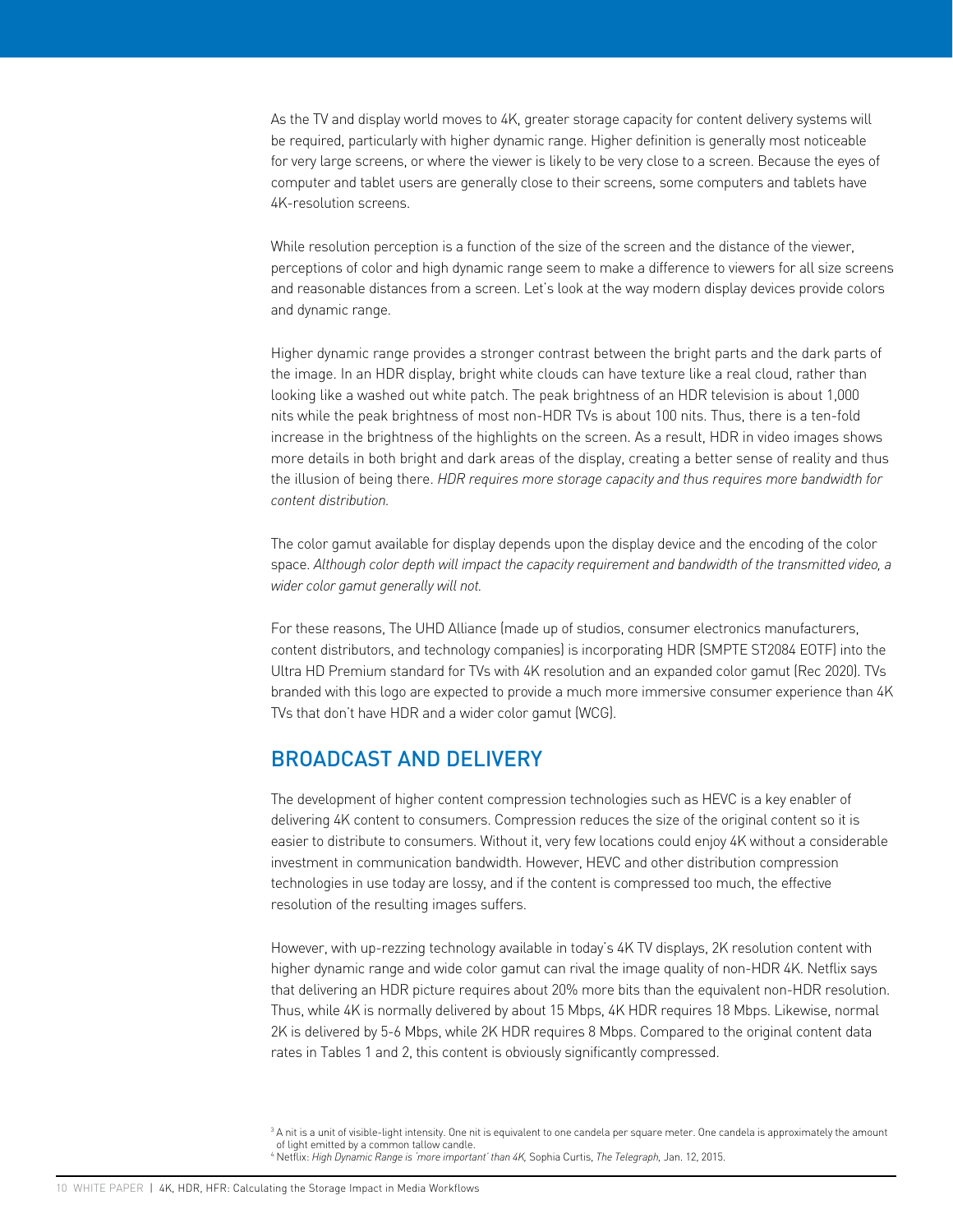Some content creators are starting to capture and display 8K content for special broadcasts. There are plans to broadcast 8K TV in Japan by 2020. 8K distribution outside of sports events and theatres will likely remain limited until bandwidth increases to homes and through future wireless (5G) networks and compression technology becomes even more sophisticated than it is today. It remains to be seen whether 8K content will become popular in homes in the next decade. Most consumers don't have a large enough wall to mount a display that can effectively show 8K at comfortable viewing distances. *Perhaps 8K content will be used in VR environments where the viewer is very close to the display.*

# DISTRIBUTION WITH INTEROPERABLE MASTER FORMAT (IMF)

Video media can be sent to people all over the world with many different cultures and languages. In addition to the technical developments that have enabled the amazing videos that are available today, there are developments that are making it faster to repurpose content for an international audience. An SMPTE media standard (SMPTE ST 2067-2) called Interoperable Master Format (IMF) for the file-based interchange of multi-version finished audio-visual works is an important element in this capability.

IMF allows multi-language versions with subtitles and closed captions, video inserts, and after-thefact delivery of content with supplemental packages. Using IMF, versions of content can be tailored to the viewing audience. Companies such as Disney have used this capability to rapidly monetize content tailored to many different markets and cultures. *IMF eliminates the need for long-term storage of multiple complete versions of video for different markets since the versions can be generated as needed.*

# TECHNOLOGY ADOPTION FOR VARIOUS VIDEO MARKETS

## Cinema

Movie video production covers a wide variety of practitioners, from small-scale-budget independent productions to large studios with the latest state-of-the-art equipment. With movie producers using a variety of cameras with different resolutions, frame rates, color gamuts, and dynamic ranges, the amount of video generated is getting larger.

Some of the largest productions in recent years and in the near future will involve many PBs of storage. If feature films break into shooting 8K video with multiple cameras with high frame rates, high color depth, and high dynamic range, this number could rise to hundreds of PBs, perhaps approaching an Exabyte (EB) or 1,000PB of data generated in a single movie production.

## Broadcast

Traditional broadcast captured content is somewhat constrained by the channel bandwidth available to distribute that content through the air, in cable, using satellite, or through the Internet. This has resulted in a somewhat slower adoption of 4K and higher resolution, particularly in local and even international news.

To some extent, this is due to the use of any available technology (even cell phones) to capture current events, but it is also due to a somewhat slower adoption of this technology compared to episodic TV (traditional and OTT) content as well as sports content. However, as 4K TVs become more standardized and common, traditional broadcasters will need to switch to higher-resolution content capture and workflow.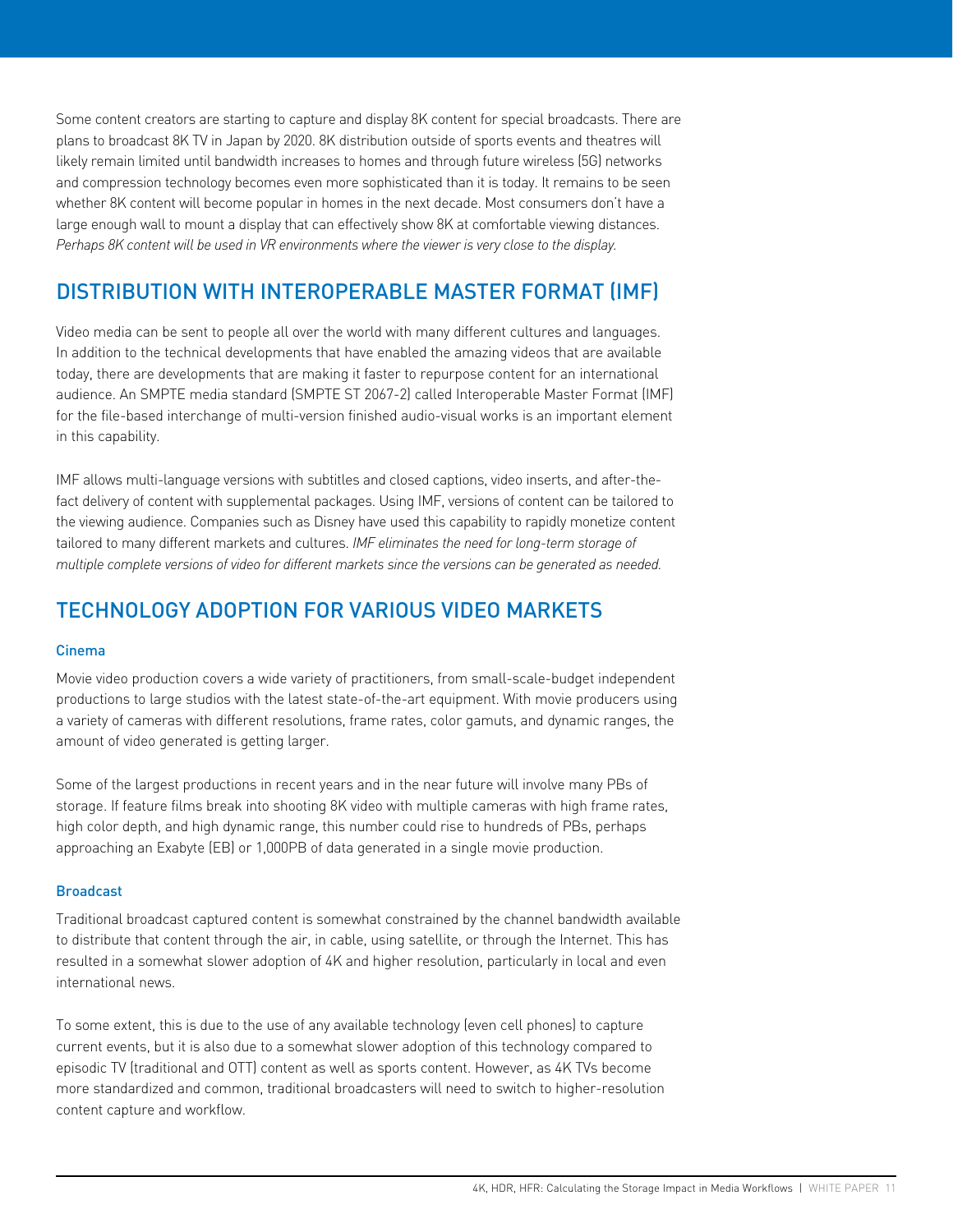## Episodic TV

Episodic TV content has always been shot at a higher resolution than regular television programs (besides sports and other special interest programming) in order to attract regular viewers. So naturally, with the introduction of 4K HEVC and other compression technologies that allow distribution of higher-resolution content through existing channels, combined with the rise of highresolution original episodic content from OTT providers like Netflix and Amazon, episodic TV shows are embracing 4K UHD as well as HDR workflows.

For instance, Amazon's *Mozart in the Jungle* is shot with HDR 4K and released in high dynamic range and standard dynamic range (SDR) versions. The content is shot in 4K using Sony F55 cameras and has a full 4K post-production. The producers worked in RAW content through editorial and then rendered out 10-bit 4K DPX for review. This is done in SDR through approval, and then they take the non-color-corrected 10-bit DPX files, add the P3 color space, and trim for HDR. *This level of quality has historically only been seen on the highest-budget feature films. So while new video technologies are driving higher requirements, new storage, network, and compute technologies are bringing higher-quality video within reach of smaller-budget projects.*

#### Animation

Animation and special effects use a rendering process to generate video in computers and servers. High-performance computing, network, and storage are characteristics of rendering environments. As the movie industry moves to 4K workflows, it is driving the development of 4K and even higherresolution rendering for special effects, which can also include HDR rendering if required.

Likewise, animation can be more lifelike with higher resolution, although this requires a lot more processing for long-form video and more lifelike content that looks less like a cartoon. Because of the cost of a render farm, many smaller production houses rent rather than buy these services, often using online rendering services.

#### **Sports**

While the rest of the broadcast and over-the-top (OTT) online TV industry is making the conversion to 4K video, many sports producers are starting to produce 8K content. In July 2015, Major League Baseball (MLB) recorded its first game ever in 8K, streaming the content to displays scattered around Yankee stadium. During the 2015 Wimbledon matches, attendees watched tennis in 8K on 105-inch displays on the roof of the Broadcast Center. During the FIFA Women's World Cup, matches were broadcast in 8K for live public viewings at two venues in Japan.

In addition to the higher resolution of 8K content, sports producers are also using higher frame rates and greater dynamic range. During the 2015 Kentucky Derby, slow-motion cameras running up to 8X progressive high frame rates in 4K allowed viewing the races in great detail. MLB used HDR cameras during the 2015 All-Star game.

In addition to the higher resolution, frame rates, and high dynamic range, many sports events use a large number of cameras to capture the action. ESPN used 32 cameras on Monday Night Football in 2014, and it used 40 cameras for the 2015 NBA finals. Showtime and HBO used 18 cameras to cover a ring that is only 22 feet on a side for the Mayweather-Pacquiao fight.

With so much rich content to manage and with so many ways that this content is consumed from large displays to smart phone screens—there are constantly increasing demands on digital workflows, in content capture, production, and distribution of content. These demands for the content increase the demand for storage capacity as well as bandwidth to move around that capacity.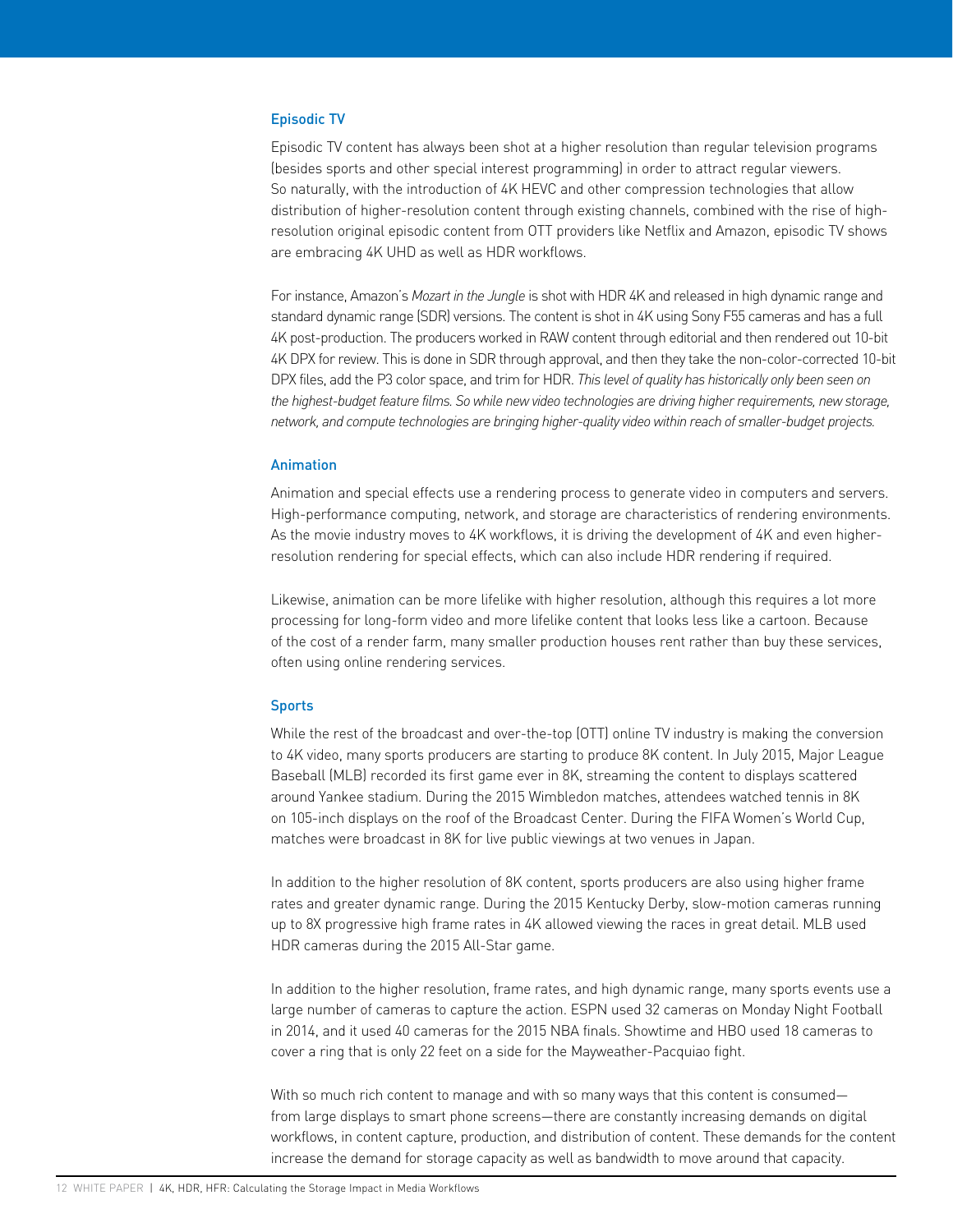# **SUMMARY**

Many factors are driving the growth of digital storage and bandwidth requirements, both for modern media and entertainment workflows, and the content delivered to consumers. Cameras and rendering are increasingly creating 4K content with some markets, such as sports, pushing the envelope even further with 8K content.

In addition to higher-resolution modern content creation, technologies are providing greater color depth, increased color gamut, and higher dynamic range. These factors increase the storage capacity required per video frame and, combined with higher frame rates, increase the required data rates and storage capacity for an hour's worth of raw content.

In addition, the ease and lower cost of digital production are encouraging moviemakers and others to use more digital cameras and to shoot many more hours of content per camera than are eventually needed, leading to even higher-capacity workflow requirements.

Also driving these bandwidth and storage requirements are consumer demand for 4K content for their new 4K UHD TVs and the means to economically provide this content to them using media asset management combined with on-the-fly transcoding and the version flexibility that an IMF workload provides. Whether on a mobile device, on a home display, or in a UHD theatre, consumers want higher definition, wide color gamut, and high dynamic range video.

In order to meet these needs, media and entertainment companies are turning to networked storage and storage in the cloud to enable fast and low-cost worldwide collaborative workflows. The trend to put content in the cloud, particularly archived content (to enable future monetization), is driven by the changing economics of storage.

Storage in M&E workflows uses a blend of storage devices to provide high performance where it is needed and economical storage of vast and growing video-stored assets. For this reason, flash memory, hard disk drives, magnetic tape, and even some optical storage are used separately or together in various parts of the industry.

Digital storage is a key technology to enable the blockbusters of today and tomorrow. All the factors that make today's media compelling to consumers require smart management and application of multiple storage technologies. Today's M&E information technology managers are enabling these smart tools for modern artists. Continuing to develop that art will depend on continued dedication to more immersive technologies.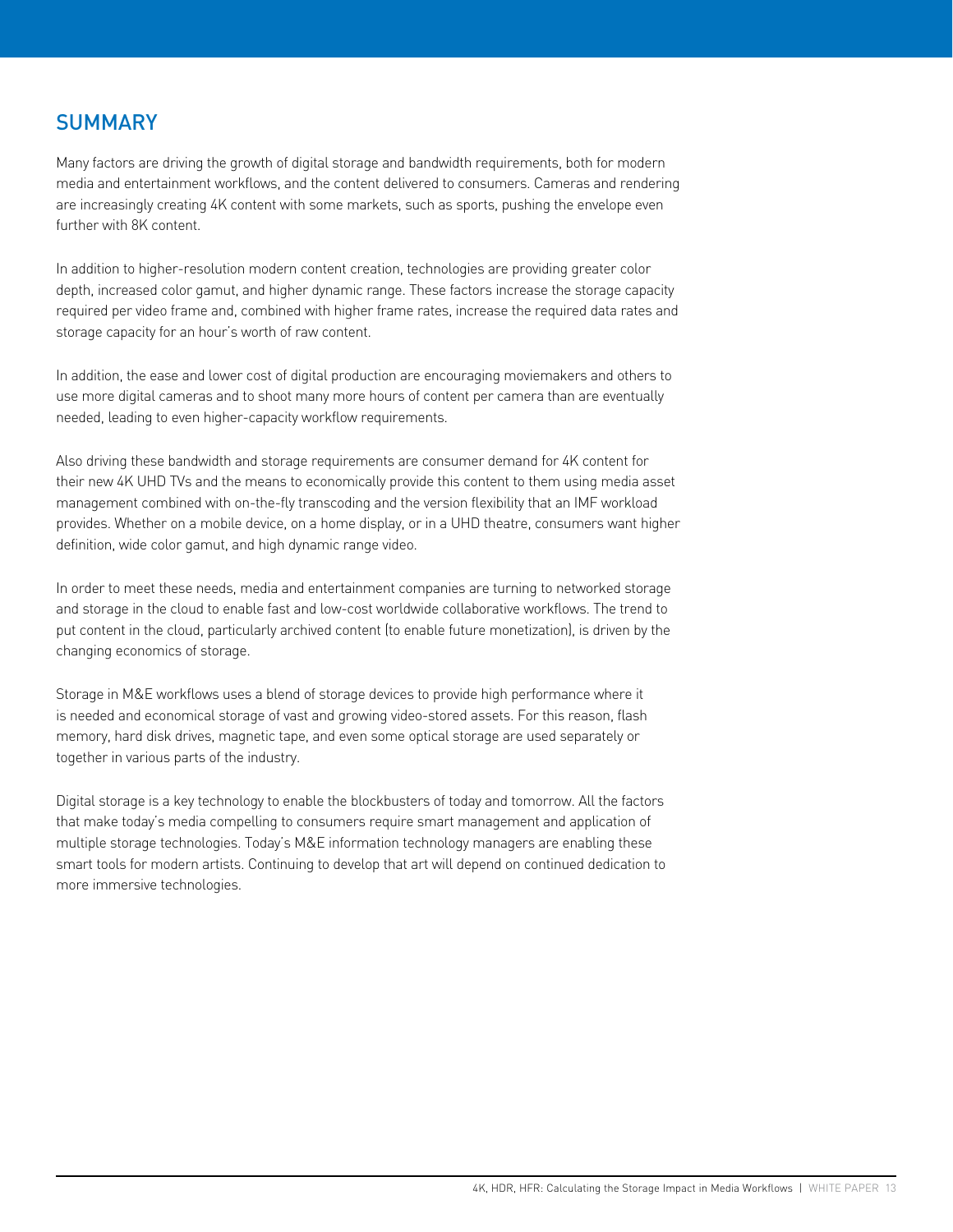# ABOUT THE AUTHOR



Thomas M. Coughlin, President, Coughlin Associates is a widely respected storage analyst and consultant. He has over 30 years in the data storage industry. Dr. Coughlin has many publications and six patents to his credit. Tom is also the author of *Digital Storage in Consumer Electronics: The Essential Guide,* published by Newnes Press. Tom publishes the *Digital Storage Technology Newsletter,* the *Digital Storage in Media and Entertainment Report,* and other reports.

Tom is active with SNIA, SMPTE, IEEE, and other professional organizations. He is Education Chair for the SNIA Solid State Storage Initiative. He is Chair of Future Directions for the IEEE Consumer Electronics Society as well as Director for IEEE Region 6. He is a long-standing member of the CE Society BoG and was Vice President of Operations for three years. Tom is the founder and organizer of the Annual Storage Visions Conference as well as the Creative Storage Conference. He is the general chairman of the annual Flash Memory Summit.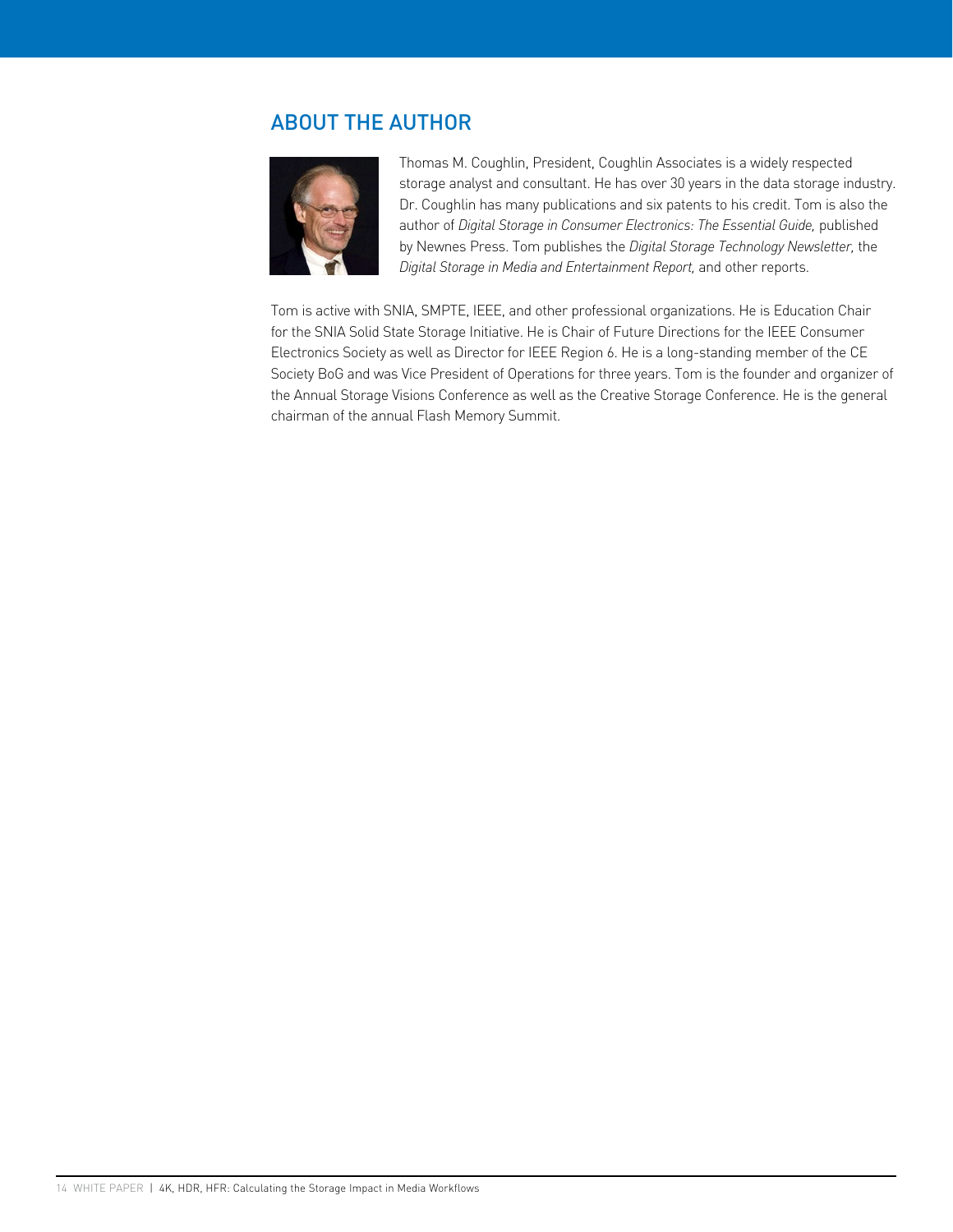# APPENDIX

Many factors are driving the growth of digital storage and bandwidth requirements, both for modern media and entertainment workflows, and the content delivered to consumers. Cameras and rendering are increasingly creating 4K content with some markets, such as sports, pushing the envelope even further with 8K content.

| Camera/Codec              | Resolution<br>(width x height) | <b>Frame Rate</b><br>(fps) | Data Rates<br>(Mbps) | <b>Storage Capacity/Hour</b><br>(GB/Hr) |
|---------------------------|--------------------------------|----------------------------|----------------------|-----------------------------------------|
| Panasonic GH4 4K          | 4096 x 2160                    | 24                         | 100                  | 45                                      |
| Red 4K [6:1]              | 3840 x 2160                    | 24                         | 432                  | 194                                     |
| XAVC 4K                   | 4096 x 2160                    | 30                         | 300                  | 135                                     |
| KineMINI 4K CinemaDNG     | 4096 x 2160                    | 24                         | 332                  | 150                                     |
| AVC-Ultra 4K              | 4096 x 2160                    | 24                         | 400                  | 180                                     |
| Canon 1DC MJPEG 4K        | 4096 x 2160                    | 24                         | 500                  | 225                                     |
| ProRes 422 4K             | 3840 x 2160                    | 60                         | 489                  | 220                                     |
| KineMAX 6K CinemaDNG      | 5760 x 3240                    | 24                         | 672                  | 302                                     |
| ProRes 422 HQ 4K          | 3840 x 2160                    | 60                         | 734                  | 330                                     |
| Sony F5/55 RAW 4K         | 4096 x 2160                    | 25                         | 1.000                | 450                                     |
| ProRes 4444 4K            | 3840 x 2160                    | 60                         | 1.100                | 495                                     |
| RED 6K WS [4:1]           | 6144 x 3160                    | 24                         | 1,160                | 522                                     |
| ProRes 4444 XQ 4K         | 3840 x 2160                    | 30                         | 1,650                | 742                                     |
| Sony F65 RAW SQ 4K        | 4096 x 2160                    | 24                         | 2,000                | 900                                     |
| BlackMagic 4K PL RAW      | 4000 x 2160                    | 24                         | 2,120                | 954                                     |
| RED 6K WS [4:1] with HDRx | 6144 x 3160                    | 24                         | 2.320                | 1.044                                   |
| Canon RAW 4K [12-bit]     | 4096 x 2160                    | 30                         | 2,664                | 1,199                                   |
| Phantom Flex 4K RAW       | 4096 x 2160                    | 938                        | 102,400              | 46,080                                  |

## *Table 2. Some 4K and Beyond Camera Codecs 5*

5 Some data from *4K and Beyond—Video Data Rates,* VashiVisuals, http://vashivisuals.com/4k-beyond-video-data-rates/